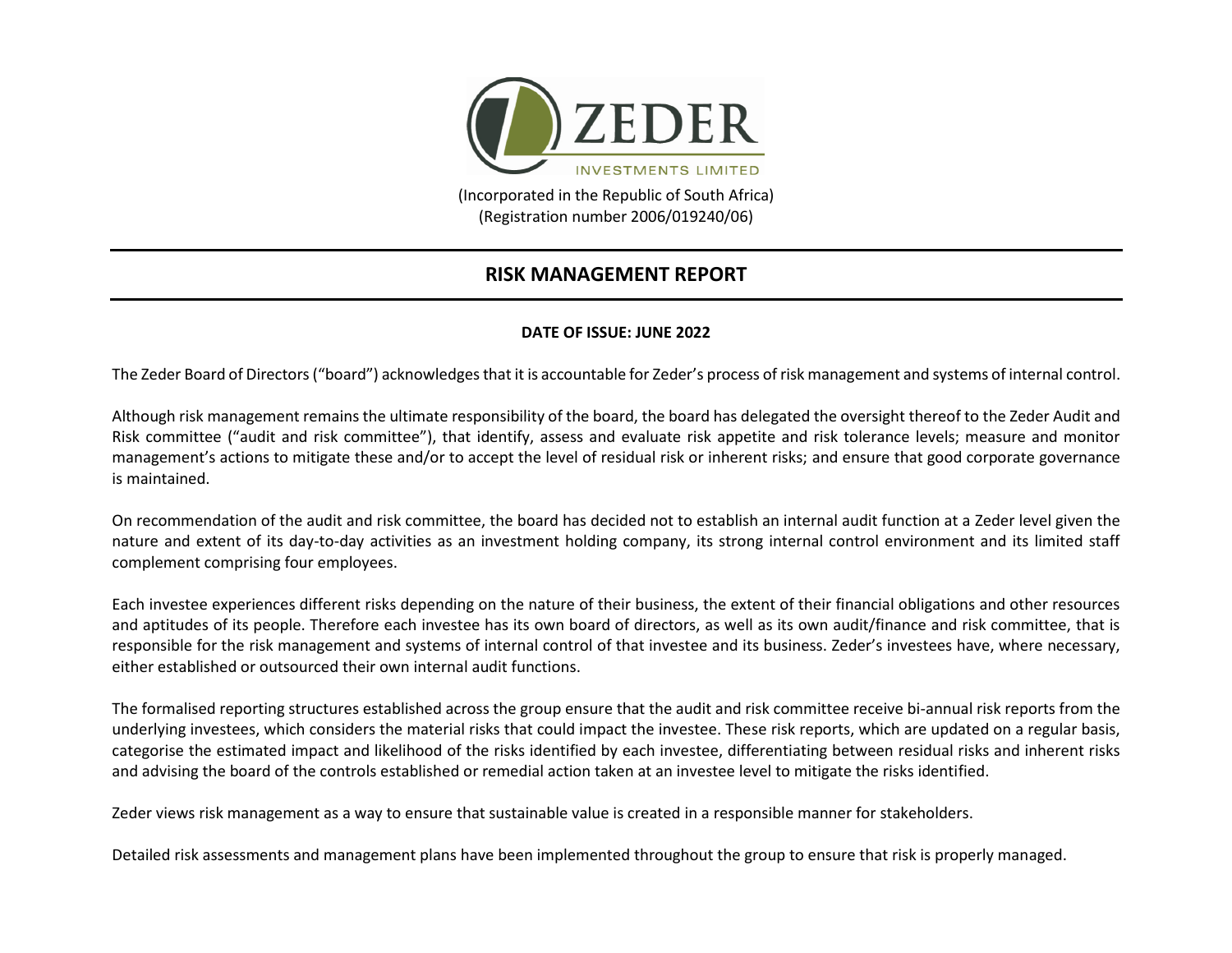

Zeder defines the responsibility and accountability for risk management, as illustrated through the following structure:

Employees responsible for finance, risk, legal, compliance and operational functions at Zeder and at investee level, assist their respective management teams and Zeder executives to implement policies, procedures and controls.

Management at investee level and at Zeder, is responsible for identifying risks and to develop and implement policies, procedures and controls to address, manage and reduce these risks to acceptable levels, as well as provide oversight to ensure that adequate policies, procedures and controls are applied.

Internal (where applicable) and external audit work on investee level and at Zeder, is responsible for evaluating, testing and providing assurance to the board and management on the effectiveness of these policies, procedures and controls.

The board, on recommendation by the audit and risk committee, concluded that the risk management process and systems of internal control were effective for the financial year ended 28 February 2022 at a Zeder level. The board is satisfied that there was no material breakdown in controls at either Zeder or its investees during the past year.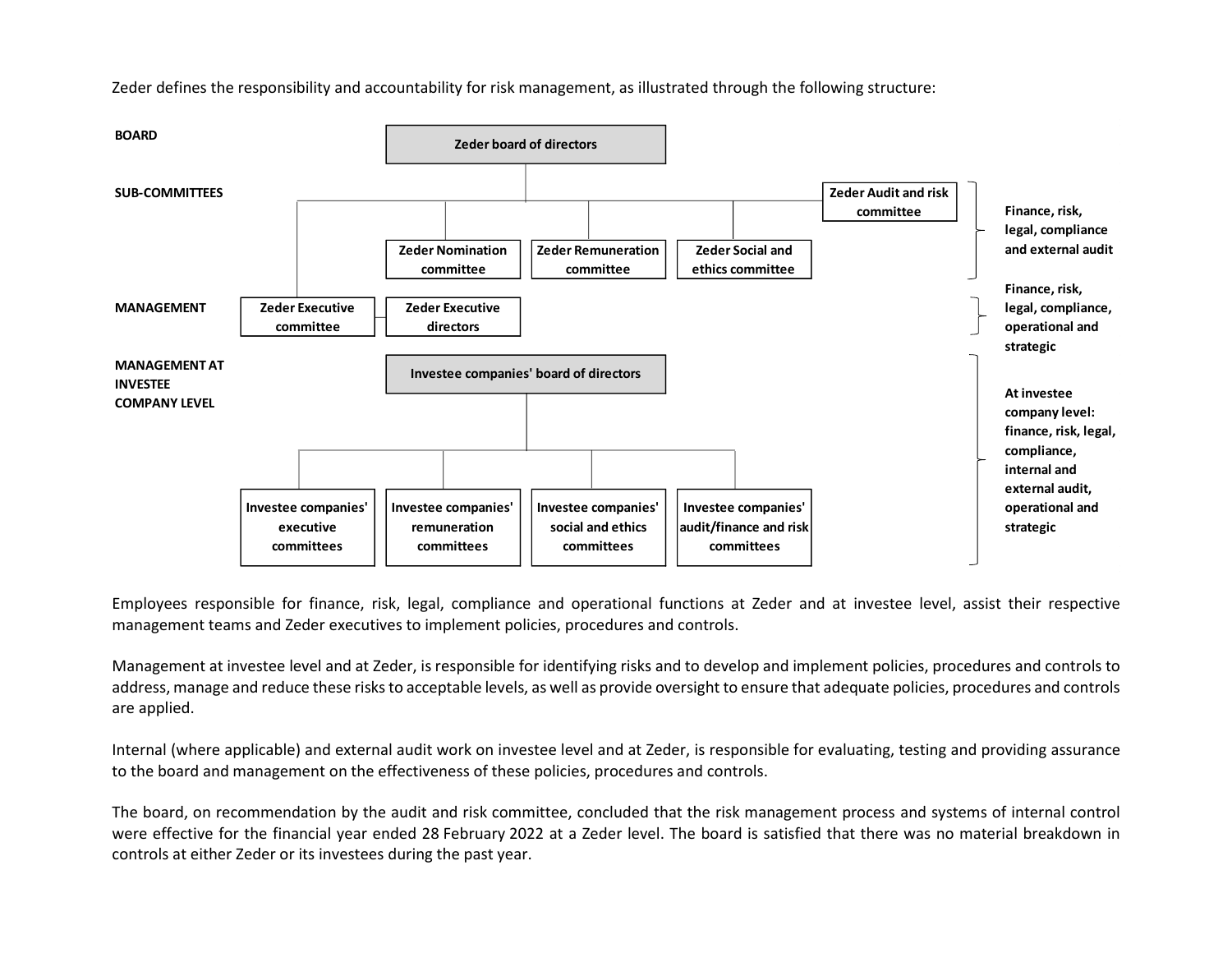Pursuant to paragraph 8.63(s) of the JSE Limited Listings Requirements ("JSE Listings Requirements"), please find below a description of immediately identifiable material risks at a Zeder level. The risk disclosure contained herein should be read together with Zeder's 2022 annual report. Zeder's key risks and mitigating factors are summarised below:

| <b>KEY RISK</b>                                                                                                                                                                                                                             | <b>MITIGATING FACTORS</b>                                                                                                                                                                                                                                                                                                                                                                                                                                                                                                                                                                                                                                                                                                                                                                                                                                                                                                                                                   |
|---------------------------------------------------------------------------------------------------------------------------------------------------------------------------------------------------------------------------------------------|-----------------------------------------------------------------------------------------------------------------------------------------------------------------------------------------------------------------------------------------------------------------------------------------------------------------------------------------------------------------------------------------------------------------------------------------------------------------------------------------------------------------------------------------------------------------------------------------------------------------------------------------------------------------------------------------------------------------------------------------------------------------------------------------------------------------------------------------------------------------------------------------------------------------------------------------------------------------------------|
| New investment and strategic risk<br>• Undesirable investments<br>Insufficient action taken with regards to<br>underperformance of existing investees                                                                                       | Skilled board members, with relevant investment management experience.<br>$\bullet$<br>Skilled and experienced investee personnel, with efficient operational processes and controls.<br>$\bullet$<br>Thorough consideration of new investment opportunities by the Zeder Executive Committee<br>("exco") and board that are subjected to due diligence and background checks.<br>Following a business approach with medium-term investment criteria focused on growth,<br>$\bullet$<br>sustainability and liquidity in Zeder's strive to meet its objective of wealth creation through<br>capital appreciation, investment income or both.<br>Monthly reviewing of management accounts by the exco in order to evaluate investee' fair<br>value and investee's own performance.<br>Representation by a Zeder executive on underlying investee's boards and audit/finance and<br>risk committees to help determine and drive strategy and ensure good corporate governance. |
| <b>Market risk</b><br>Market changes impact on sum-of-the-<br>$\bullet$<br>parts ("SOTP") valuation (including<br>financing arrangements) and share price<br>Interest/exchange rate volatility<br>Political instability in emerging markets | Monitoring of market conditions by management on an ongoing basis.<br>Thorough review and monitoring of debt/currency/accounting exposures through formalised<br>policy development and implementation.<br>Country risks mitigated in part by partnering with strategic equity partners.<br>$\bullet$                                                                                                                                                                                                                                                                                                                                                                                                                                                                                                                                                                                                                                                                       |
| <b>KEY RISK</b>                                                                                                                                                                                                                             | <b>MITIGATING FACTORS</b>                                                                                                                                                                                                                                                                                                                                                                                                                                                                                                                                                                                                                                                                                                                                                                                                                                                                                                                                                   |
| <b>Funding risk</b><br>• Unable to obtain new financing<br><b>Covenant breaches</b><br>Withdrawal of facilities                                                                                                                             | Zeder currently has no debt obligations.<br>In event of debt, regular monitoring of the gearing levels by the exco.<br>Monthly monitoring of cash flow forecasts on a 12-month rolling basis by the exco.<br>٠<br>In event of debt, regular monitoring of financial covenants and relevant forecasts.<br>In event of debt, regular interaction with financiers to discuss future funding needs.<br>٠                                                                                                                                                                                                                                                                                                                                                                                                                                                                                                                                                                        |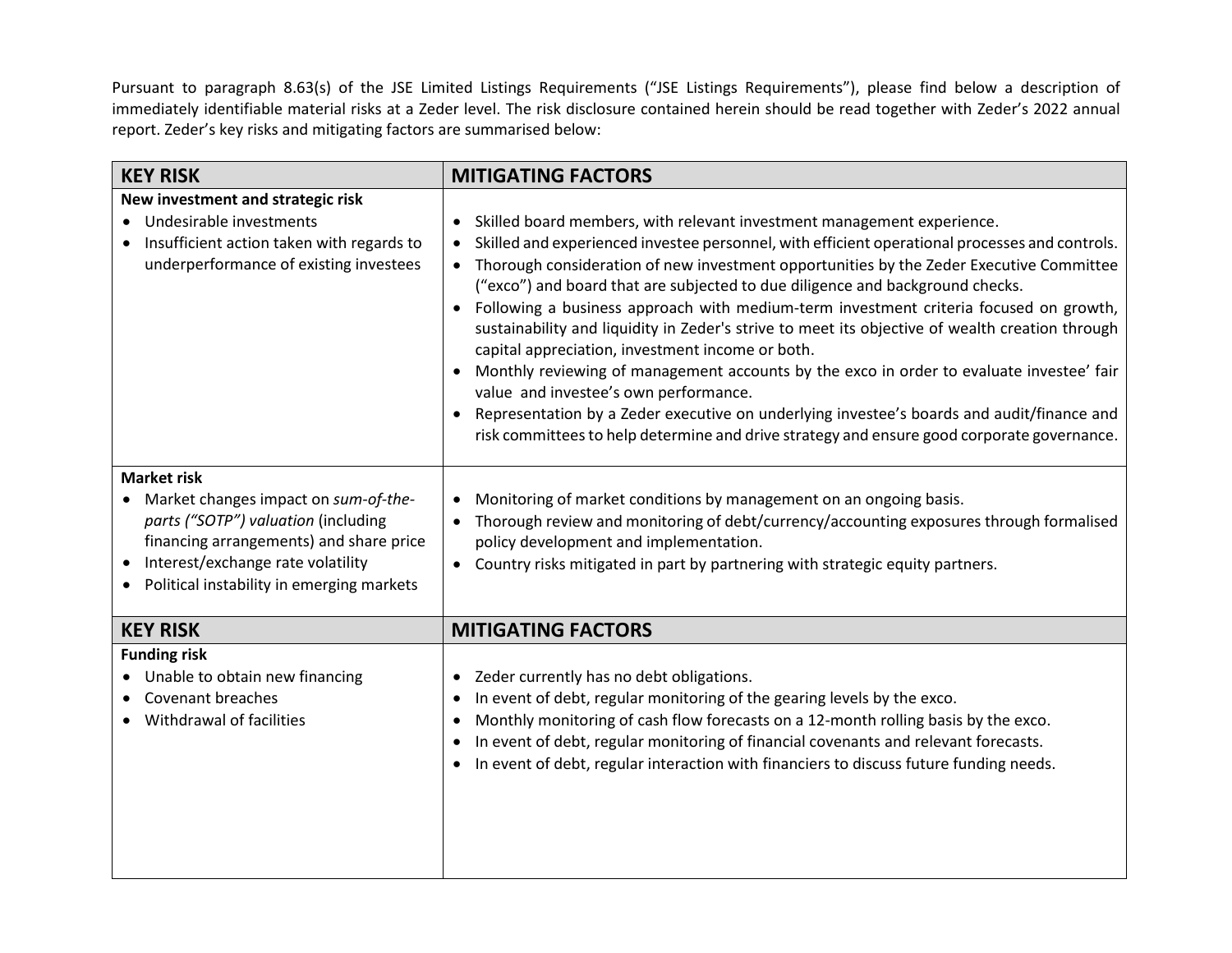| <b>Accounting and fraud risk</b><br>Inaccurate and unreliable reporting<br>Management manipulating accounting<br>records in order to overstate assets or<br>inflate earnings                                                                         | Honest and hardworking finance team with appropriate skills and experience.<br>٠<br>Technical update meetings held with external auditors to keep up to date with significant<br>accounting changes.<br>Regular discussions with external auditors regarding the implementation of significant<br>transactions.<br>Reviewing of significant transaction journal entries by responsible financial managers.<br>Reviewing of significant transactions for compliance with IFRS by a technical financial<br>manager.<br>• Formal external tax opinions obtained from tax consultants before implementation of<br>significant transactions, and the review of implementation documentation afterwards.<br>Review of all tax compliance and submissions to SARS by tax consultants.<br>External technical accounting and tax trainings provided to staff.<br>٠<br>Segregation of duties in terms of posting accounting entries and access to accounting records.<br>$\bullet$<br>Bi-annual valuation of unlisted investments performed by management and approved by<br>exco and audit and risk committee.<br>Ethical and visible leadership via governance structures and related processes.<br>Each investee has its own tailored whistle-blower programme in place. The programmes<br>range from formal tip-offs anonymous telephone lines and e-mail addresses, which are<br>monitored by third parties and displayed on their websites or communicated to employees,<br>to informal reward systems. |
|------------------------------------------------------------------------------------------------------------------------------------------------------------------------------------------------------------------------------------------------------|-----------------------------------------------------------------------------------------------------------------------------------------------------------------------------------------------------------------------------------------------------------------------------------------------------------------------------------------------------------------------------------------------------------------------------------------------------------------------------------------------------------------------------------------------------------------------------------------------------------------------------------------------------------------------------------------------------------------------------------------------------------------------------------------------------------------------------------------------------------------------------------------------------------------------------------------------------------------------------------------------------------------------------------------------------------------------------------------------------------------------------------------------------------------------------------------------------------------------------------------------------------------------------------------------------------------------------------------------------------------------------------------------------------------------------------------------------------------------------------------------------|
| <b>KEY RISK</b>                                                                                                                                                                                                                                      | <b>MITIGATING FACTORS</b>                                                                                                                                                                                                                                                                                                                                                                                                                                                                                                                                                                                                                                                                                                                                                                                                                                                                                                                                                                                                                                                                                                                                                                                                                                                                                                                                                                                                                                                                           |
| People risk<br>• Loss of executives and/or the chairman<br>at Zeder and at investee level<br>The appointment and retention of<br>$\bullet$<br>suitably skilled and experienced directors<br>and officers possessing the required<br>values and drive | Creation of a positive culture in the work environment.<br>$\bullet$<br>Promote work/life balance.<br>$\bullet$<br>Effective functioning of the Zeder Remuneration Committee with appropriate short- and<br>long-term remuneration policies and retention mechanisms in place.<br>Effective functioning of the Zeder Nomination Committee.<br>Strong ethical leadership.<br>$\bullet$                                                                                                                                                                                                                                                                                                                                                                                                                                                                                                                                                                                                                                                                                                                                                                                                                                                                                                                                                                                                                                                                                                               |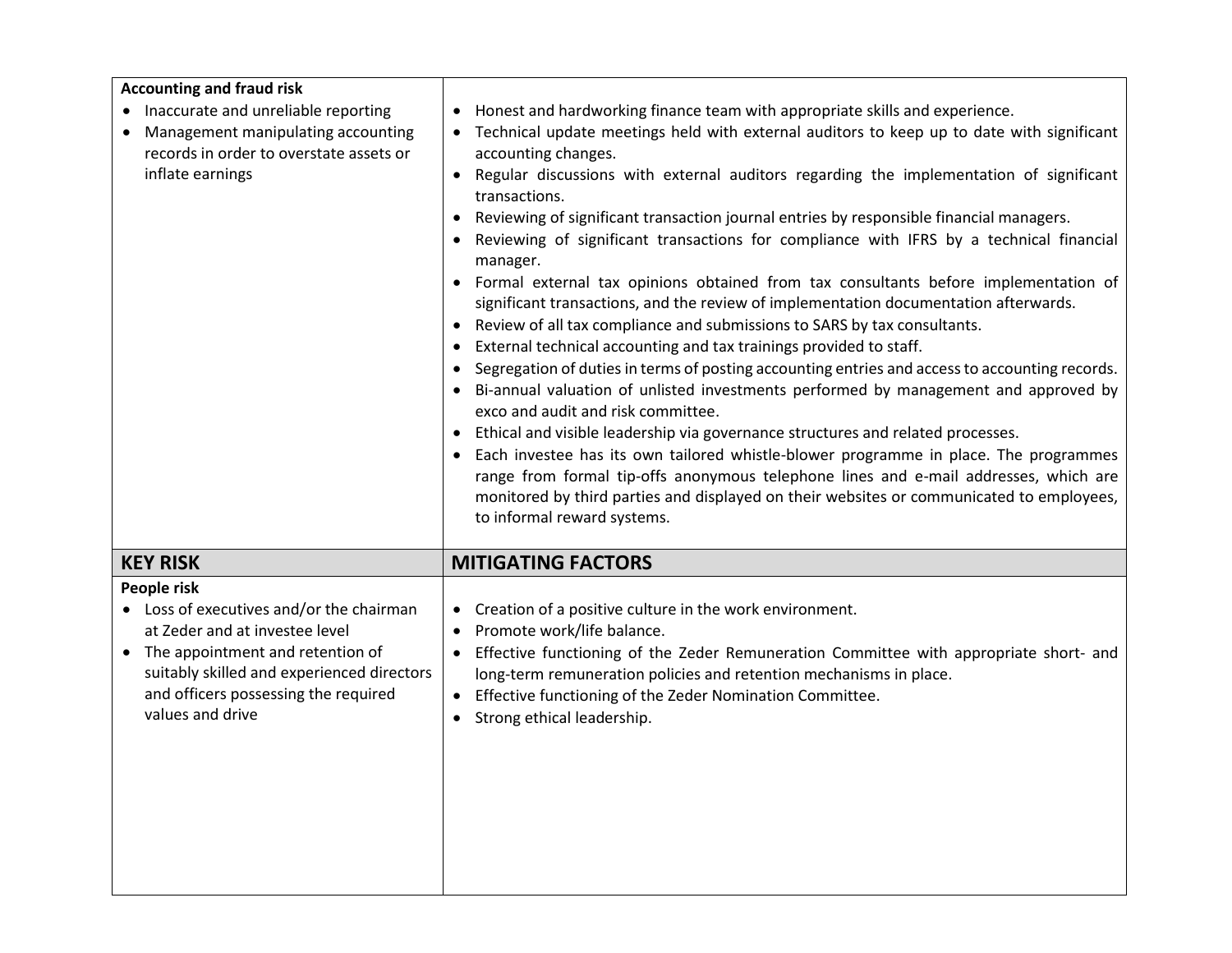| <b>Compliance risk</b><br>• Possible transgression of<br>laws/regulations and/or industry<br>practices that lead to penalties                                              | Ongoing review of areas susceptible to possible transgression by the Financial director and<br>$\bullet$<br>sponsors.<br>Sponsor team members involved in significant transactions as corporate advisors and make<br>$\bullet$<br>use of independent sponsors when necessary.<br>Appointment of independent sponsors to comply with the JSE Listing Requirements.<br>$\bullet$<br>Formal tax opinions obtained from tax consultants before implementation of significant<br>$\bullet$<br>transactions, and the review of implementation documentation afterwards.<br>Review of all tax compliance and submissions to SARS by tax consultants.<br>$\bullet$ |
|----------------------------------------------------------------------------------------------------------------------------------------------------------------------------|------------------------------------------------------------------------------------------------------------------------------------------------------------------------------------------------------------------------------------------------------------------------------------------------------------------------------------------------------------------------------------------------------------------------------------------------------------------------------------------------------------------------------------------------------------------------------------------------------------------------------------------------------------|
| IT risk<br>Loss of data<br><b>Business continuity risk</b><br><b>Business interruption</b>                                                                                 | • Zeder is not a "live-system" business. Data (e-mails and public drive information) is replicated<br>to an offsite server throughout the day.<br>Zeder's IT infrastructure is outsourced to a third-party IT manager, whose responsibility is to<br>$\bullet$<br>ensure that best practices are followed with regards to IT management e.g. software updates,<br>back-ups, hardware management, etc.<br>Installation of virtual private network functionality on laptops to effectively work from<br>$\bullet$<br>remote locations.<br>Installation of UPS' to mitigate the risk of business interruption in case of load-shedding.                       |
| <b>Reputational risk</b><br>• All the other risks have an indirect<br>bearing on our reputation as a public<br>company listed on the Johannesburg<br><b>Stock Exchange</b> | We believe in open and honest communication and full disclosure to the market, and<br>$\bullet$<br>corporate governance is entrenched in the business.<br>Closely monitoring shareholder queries/complaints.<br>$\bullet$<br>Closely monitoring various media sources.<br>٠<br>Maintaining good relationships with key media players.                                                                                                                                                                                                                                                                                                                      |